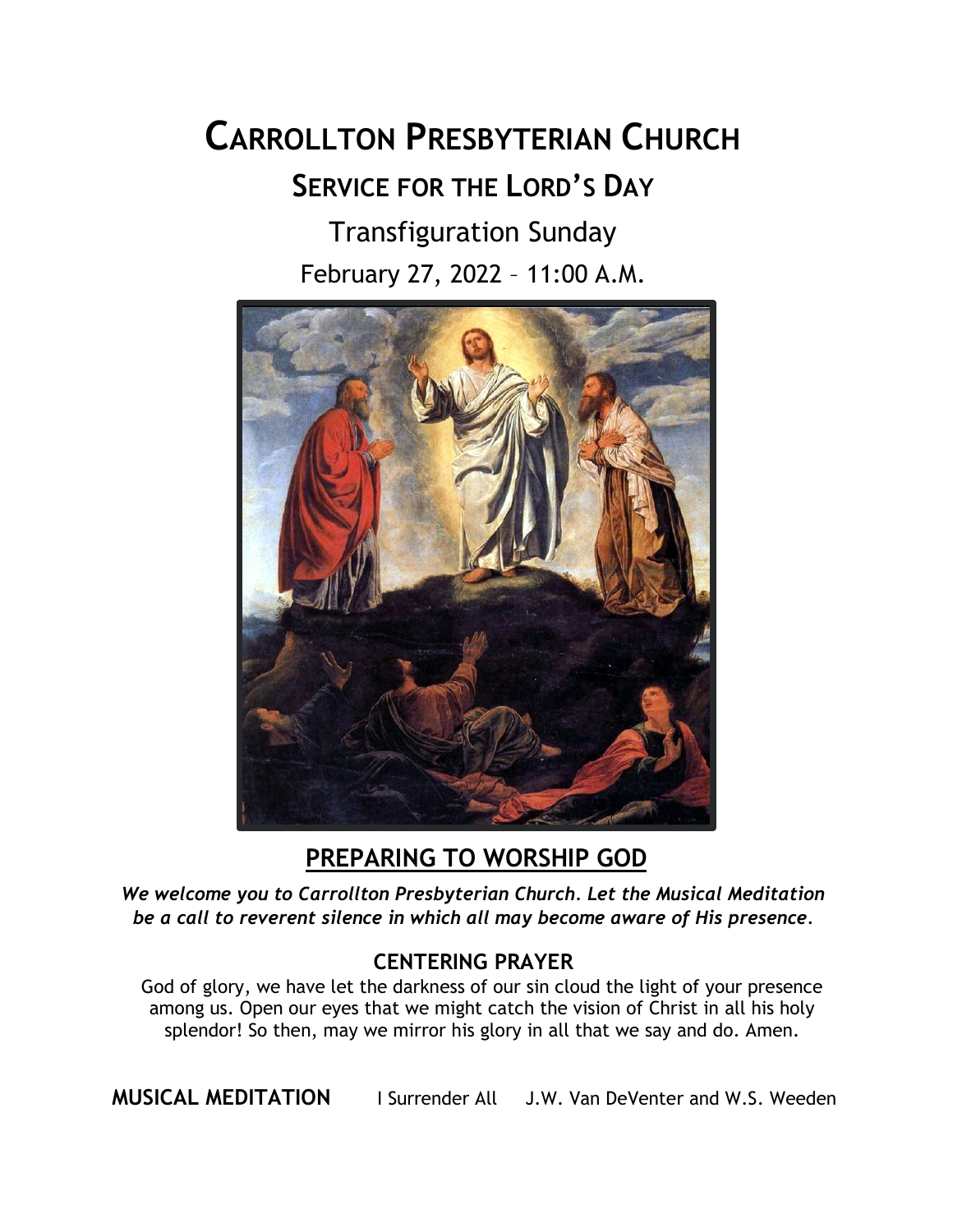# **GATHERING AROUND GOD'S WORD**

### **CHIMING OF THE HOUR**

### **OPENING SENTENCES**

This is the day that the Lord has made. **Let us rejoice and be glad in it!**

| <b>WELCOME AND ANNOUNCEMENTS</b>                                                                                                                                                                                                 |              | <b>Candace Rader Horsley</b> |
|----------------------------------------------------------------------------------------------------------------------------------------------------------------------------------------------------------------------------------|--------------|------------------------------|
| <b>PRELUDE</b>                                                                                                                                                                                                                   | I Exalt Thee | Pete Sanchez, Jr             |
| <i><b>*CALL TO WORSHIP</b></i><br>God said, "Out of darkness, the light shall shine!"<br>Shine your light into our hearts, O God!<br>The glory of God shines in the face of Jesus!<br>Glory to God, and praise to you, O Christ! |              | Candace Rader Horsley        |

| *HYMN | Brethren, We Have Met To Worship | GTG #396 |
|-------|----------------------------------|----------|
|       |                                  |          |

### **\*CALL TO CONFESSION** Candace Radar Horsley

If anyone sins, we have someone who pleads with the Father on our behalf— Jesus Christ, the righteous one. And Christ himself is the means by which our sins are forgiven, and not our sins only, but also the sins of the whole world. Let us confess our sins before God and one another.

### **\*UNISON PRAYER OF CONFESSION** Candace Rader Horsley **Most Merciful God, we confess that we have sinned against you in thought, word, and deed, by what we have done and by what we have left undone. We have not loved you with our whole heart; we have not loved our neighbor as ourselves. We are truly sorry and we humbly repent. For the sake of your Son Jesus Christ, have mercy on us and forgive us; that we may delight in your will and walk in your ways, to the glory of your Name. Amen.**

### **\*ASSURANCE OF GOD'S GRACE** Candace Rader Horsley

The mercy of the Lord is from everlasting to everlasting. I declare to you in the name of Jesus Christ, we are forgiven! **Amen! Thanks be to God!**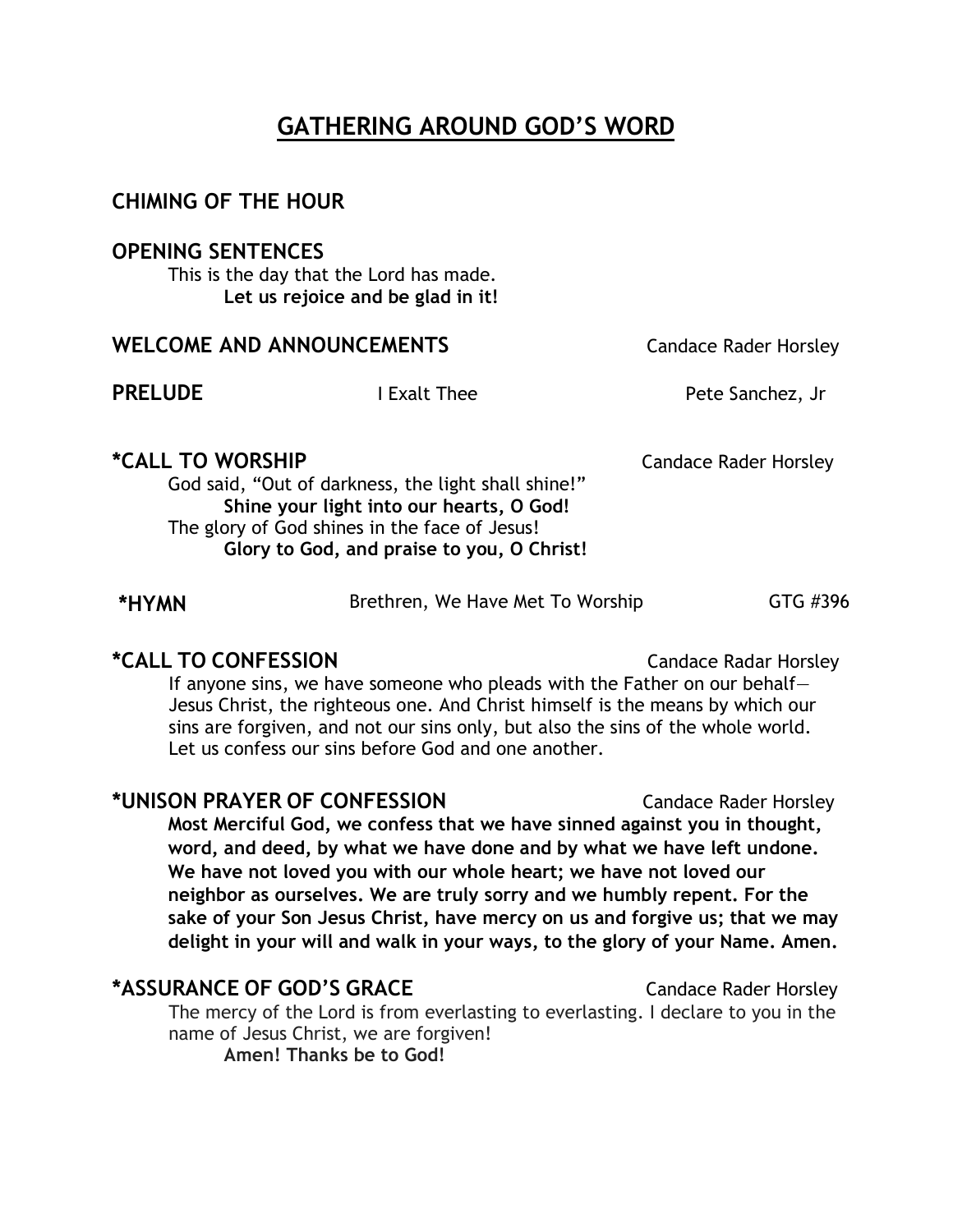### **\*PASSING OF THE PEACE** Candace Rader Horsley

Just as we have been forgiven in Christ, let us forgive and be at peace with one another saying, "the peace of Christ be with you."

**And also with you.**

Let us share the peace of Christ with one another.

### **\*GLORIA PATRI** GTG # 581

*Glory be to the Father and to the Son and to the Holy Ghost. As it was in the beginning is now and ever shall be. World without end. Amen. Amen.*

# **LISTENING FOR GOD'S WORD**

| <b>PRAYER FOR ILLUMINATION</b>                                                        |                           | Rev. Larry Owens     |
|---------------------------------------------------------------------------------------|---------------------------|----------------------|
| <b>FIRST SCRIPTURE READING</b><br>This is the Word of the Lord!<br>Thanks be to God!  | Exodus 34: 29-35          | Pew Bible OT Page 81 |
| *HYMN                                                                                 | There Is A Balm in Gilead | GTG #792             |
| <b>SECOND SCRIPTURE READING</b><br>This is the Word of the Lord!<br>Thanks be to God! | Luke 9: 28-43             | Pew Bible NT Page 69 |
| <b>SERMON</b>                                                                         | A Word to Sin-Sick Souls  | Rev. Larry Owens     |

## **RESPONDING TO GOD'S WORD**

**AFFIRMATION OF FAITH** (The Apostles Creed)

**I believe in God the Father, Almighty, Maker of heaven and earth: And in Jesus Christ, his only Son, our Lord. Who was conceived by the Holy Ghost, born of the Virgin Mary, suffered under Pontius Pilate, was crucified, dead and buried. He descended into hell. The third day he rose again from the dead. He ascended into heaven, and sitteth on the right hand of God the Father Almighty. From thence he shall come to judge the quick and the dead. I believe in the Holy Ghost, the holy catholic church, the communion of saints, the forgiveness of sins, the resurrection of the body, and the life everlasting. Amen.**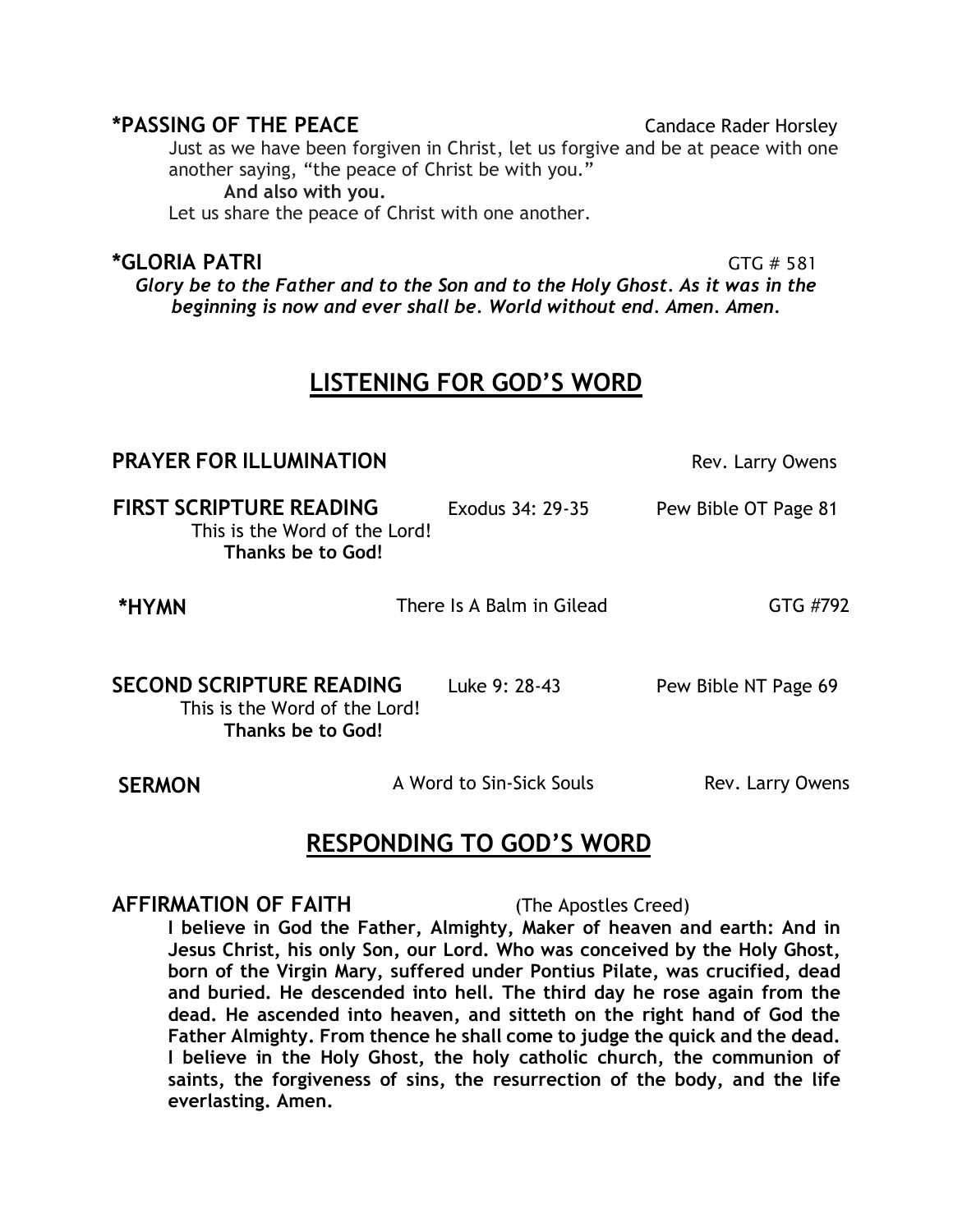**PRAYERS OF THE PEOPLE Rev. Larry Owens Our Father, who art in heaven, hallowed be thy name. Thy Kingdom come, thy will be done, on earth as it is in heaven. Give us this day our daily bread, and forgive us our debts as we forgive our debtors. And lead us not into temptation, but deliver us from evil, for thine is the kingdom, and the power, and the glory forever. Amen.**

**WORDS** OF GRACE AND THANKSGIVING **Candace Rader Horsley** God's love is revealed in those who seek to be faithful in sharing their gifts, so the hungry might be fed, so the lonely might be comforted, so the forgotten will be remembered, so our sisters and brothers might know God's grace and love in their lives. Amen.

### **OFFERTORY** When Twilight Comes

*(You are invited to bring your offering to the plate on the Communion Table)*

**\*DOXOLOGY** Praise God From Whom All Blessings Flow GTG# 606

*Praise God from whom all blessings flow. Praise God all creatures here below. Praise God above ye heavenly hosts. Praise Father, Son, and Holy Ghost. Amen.*

### **\*PRAYER OF THANKSGIVING Rev. Larry Owens**

**FOLLOWING GOD'S WORD INTO THE WORLD**

\*HYMN **\*HYMN** We Have Come At Christ's Own Bidding GTG #191 *Sung to the tune of "Joyful, Joyful, We Adore Thee" on Page 611*

**\*CHARGE AND BENEDICTION**

**\*POSTLUDE** Leaning on the Everlasting Arms Anthony J Showalter *The livestream does not end until the conclusion of the Postlude. Please refrain from talking until after the Postlude.*

**\*** You are invited to stand, if able

by Mahalia Jackson

#### **SPECIAL MUSIC** I'm Gonna Live the Life I Sing About *Mimi Gentry accompanied by Don Rice*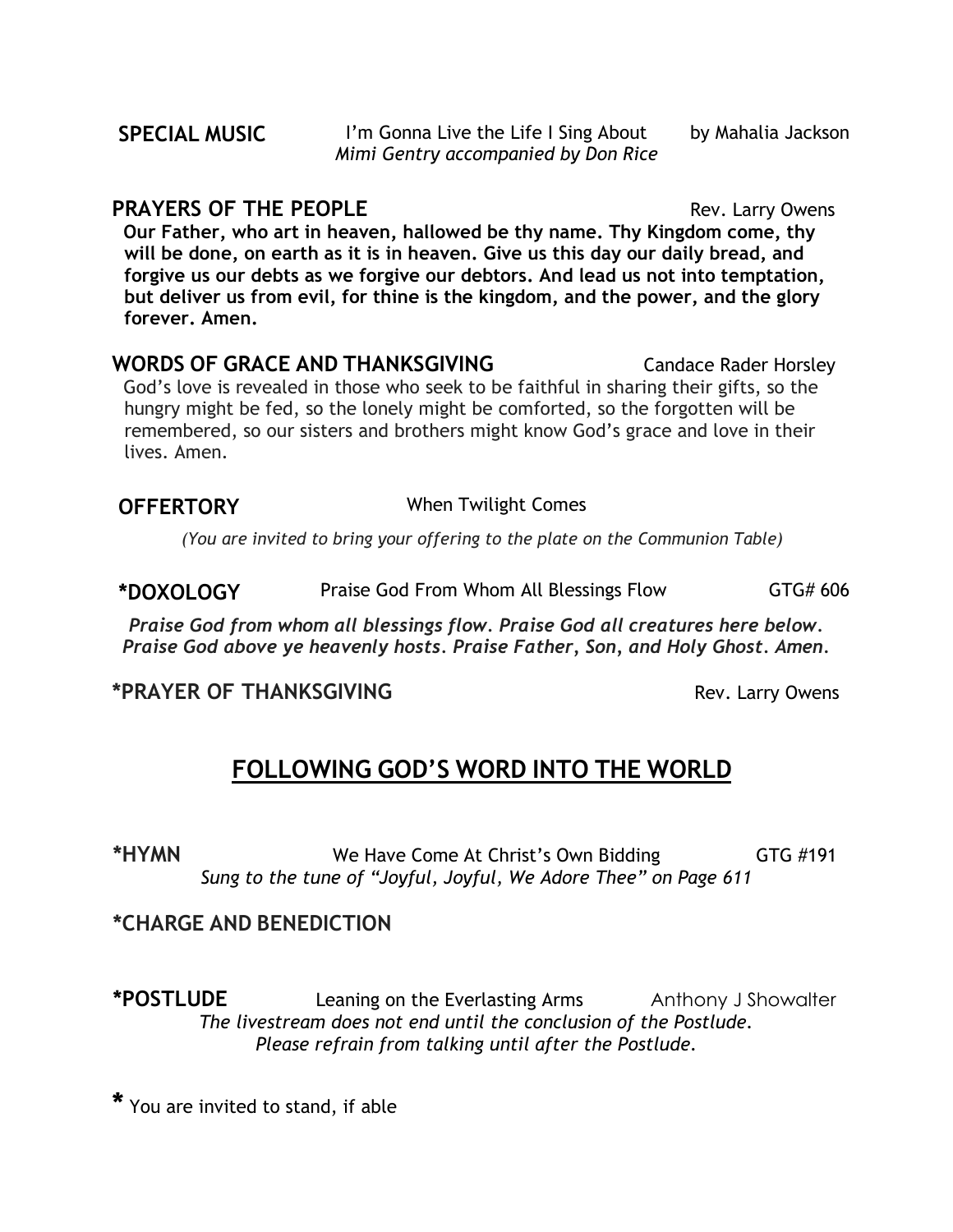**We are live streaming this service so people can join us wherever they are. Please know that we have cameras recording, and your image may show up on our broadcast. Thanks to everyone who is viewing from home. You are as much a part of this service as anyone attending in person. You add power to our congregation's prayer and praise.**

### **WORSHIP LEADERSHIP**

Guest Minister: Rev. Larry Owens Organist: Bryant Hand Pianist: Leslie Goldsmith Music Meditations: Don Rice Liturgist: Candace Rader Horsley Special Music: Mimi Gentry and Don Rice Virtual Worship Technicians: Keith and Robin Ellison, Jared Price, & Jane Taylor Ushers: Bill & Di Hodge



Carrollton Presbyterian Church 124 Maple Street, Carrollton, Georgia 30117 Phone: 770-832-6131 Email: office@carrolltonpresbyterian.net

**Website: www.carrolltonpresbyterian.church**

**February Elder on Call Jeff Branyon Phone: 804-274-8183 Email: jrbranyon@aol.com**

**Plan to attend our Ash Wednesday Service, March 3rd at 6pm**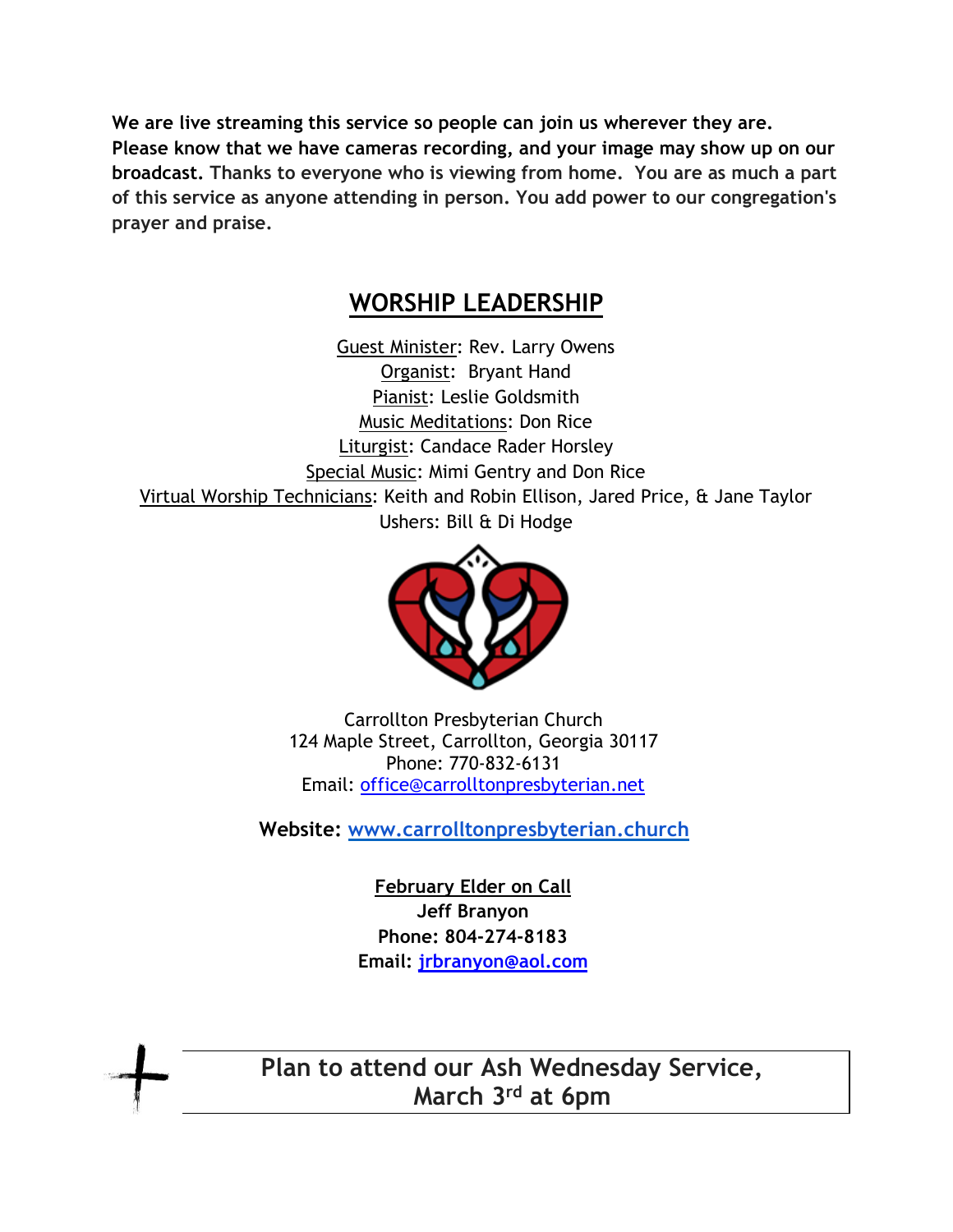

Jesus said, "Come and See." John 1:39. As we start a new journey of faith, come, see, and share the exciting visions of growth for our church by joining together in worship.

March 6, 20, 27, and April 3 Rev. Larry Owens March 13 Jane Hubbard April 10 Palm Sunday and April 17 Easter Sunday Rev. Glenn Goldsmith



Come join us for a devotional, prayer, and fellowship on Wednesday mornings at 9:00 am in Westminster Hall. We will not gather on Wednesday, February 23.



Wednesday Night Fellowship Meal March 2nd. We will be having a !! Menu: Appetizer, Toss Salad, Bread and Dessert. CAN'T WAIT TO SEE YOU THERE!!! Please call 770-832-6131 or email office@carrolltonpresbyterian.net for reservations.



" Bennet Brown says be sure to come to the family night dinner on March 16th. In honor of St. Patrick's Day, Bill Hearnburg and Lynn Kress will present a program of Irish humor centering on Oscar Wilde. Come and join the fun!"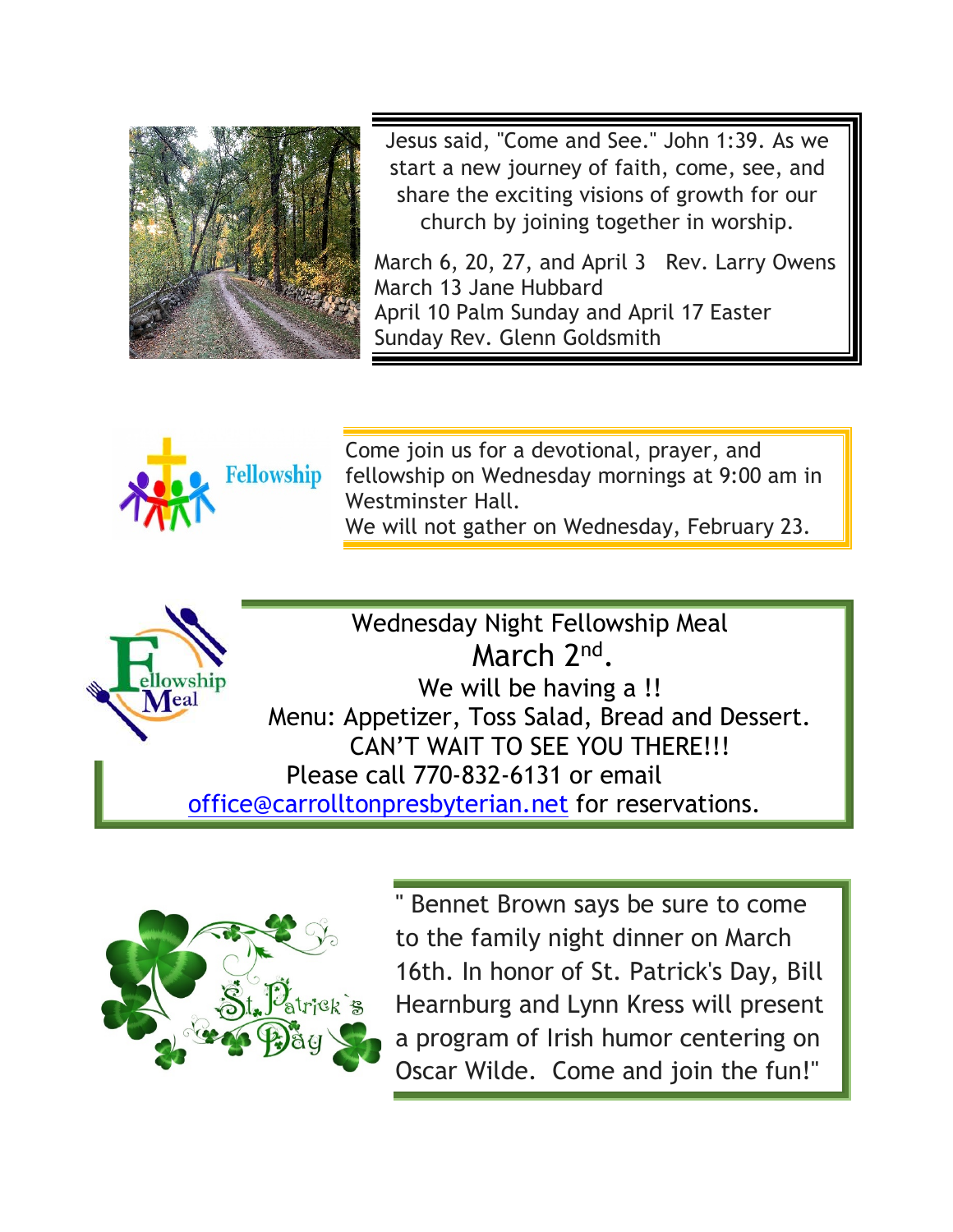We welcome Rev. Larry Owens to lead us in worship today. Larry is a happily retired minister of the Presbyterian Church (USA) with a varied background in ministry since he was ordained in 1976. He's served three congregations, led leadership seminars and spiritual discovery retreats, served on various committees of the presbytery, was president of a hotel company, and was a resource development officer for Thornwell Home for Children (1999-2010) and Presbyterian Homes of Georgia (2010-2018). Most recently he served as an interim for pastoral care at First Presbyterian Church, Atlanta.

Musical Meditation "I Surrender All" Words: Judson W. Van DeVenter, (1896). Music: "Surrender"; Winfield S. Weeden, (1896). Words & music public domain. Arranged for piano by Don Rice

Prelude "I Exalt Thee" by Pete Sanchez, Jr.© 1977 Pete Sanchez, Jr. (Admin. by Gabriel Music, Inc.); arranged by Mark Hayes © 2018 Hope Publishing Company. Used by permission. All rights reserved. CCLI license # 21248914 (streaming).

"Brethren, We Have Met To Worship" *Glory to God* Hymnal # 396. © 2013 Westminster John Knox Press. Text: George Atkins (1819, alt.). Music: *Columbian Harmony*, 1825. Text & music public domain. Harmony: Alfred V. Fedak © 2011 Alfred V. Fedak. Used by permission. All rights reserved. CCS WORSHIPcast license # 14060 (streaming).

"Gloria Patri" *Glory to God* Hymnal # 581. © 2013 Westminster John Knox Press. Text: Trad. Liturgical text. Music: Henry W. Greatorex, 1851. Words & music public domain.

"There Is A Balm in Gilead" *Glory to God* Hymnal # 792. © 2013 Westminster John Knox Press. Text: African American spiritual; public domain. Music: African American spiritual; arr: Melva Wilson Costen, (1989) alt. Used by permission. All rights reserved. One License # A-739569 (streaming).

Special Music "I'm Gonna Live the Life I Sing About in My Song" words & music by Thomas A. Dorsey © Warner-Tamerlane Publishing Corp., Unichappell Music, Inc. Used by permission. All rights reserved. CCS WORSHIPcast license # 14060 (streaming).

Offertory "When Twilight Comes" *Glory to God* Hymnal © 2013 Westminster John Knox Press. Text: Moises B. Andrade (1990); English translation: James Minchin (1990) Trans. © 1990 James Minchin (admin. Asian Institute for Liturgy and Music). Music: Francisco F. Feliciano (1990); arr. *Evangelical Lutheran Worship*, 2006 © 1990 Francisco F. Feliciano (admin. Asian Institute for Liturgy and Music); One License # A-739569 (streaming). CCS WORSHIPcast license # 14060 (streaming).

Doxology "Praise God, From Whom All Blessings Flow" *Glory to God Hymnal # 606*. © 2013 Westminster John Knox Press. Words & music public domain.

"We Have Come at Christ's Own Bidding" *Glory to God* Hymnal # 191 (sung to the tune of "Joyful, Joyful, We Adore Thee" *Glory to God* Hymnal # 611). © 2013 Westminster John Knox Press. Text: Carl P. Daw, Jr. (1988, alt.). © 1988 Hope Publishing Company. Used by permission. All Rights Reserved. One License # A-739569 (streaming). Music: Ludwig van Beethoven (1824); adapt. Edward Hodges (1842, alt.). Music public domain.

Postlude "Leaning on the Everlasting Arms" by Anthony J. Showalter; arranged by Marianne Kim. © 2016 Hope Publishing Company. All rights reserved. Used by permission. One License # A-739569 (streaming).

Scripture quotations are from New Revised Standard Version Bible, copyright © 1989 National Council of the Churches of Christ in the United States of America. Used by permission. All rights reserved worldwide